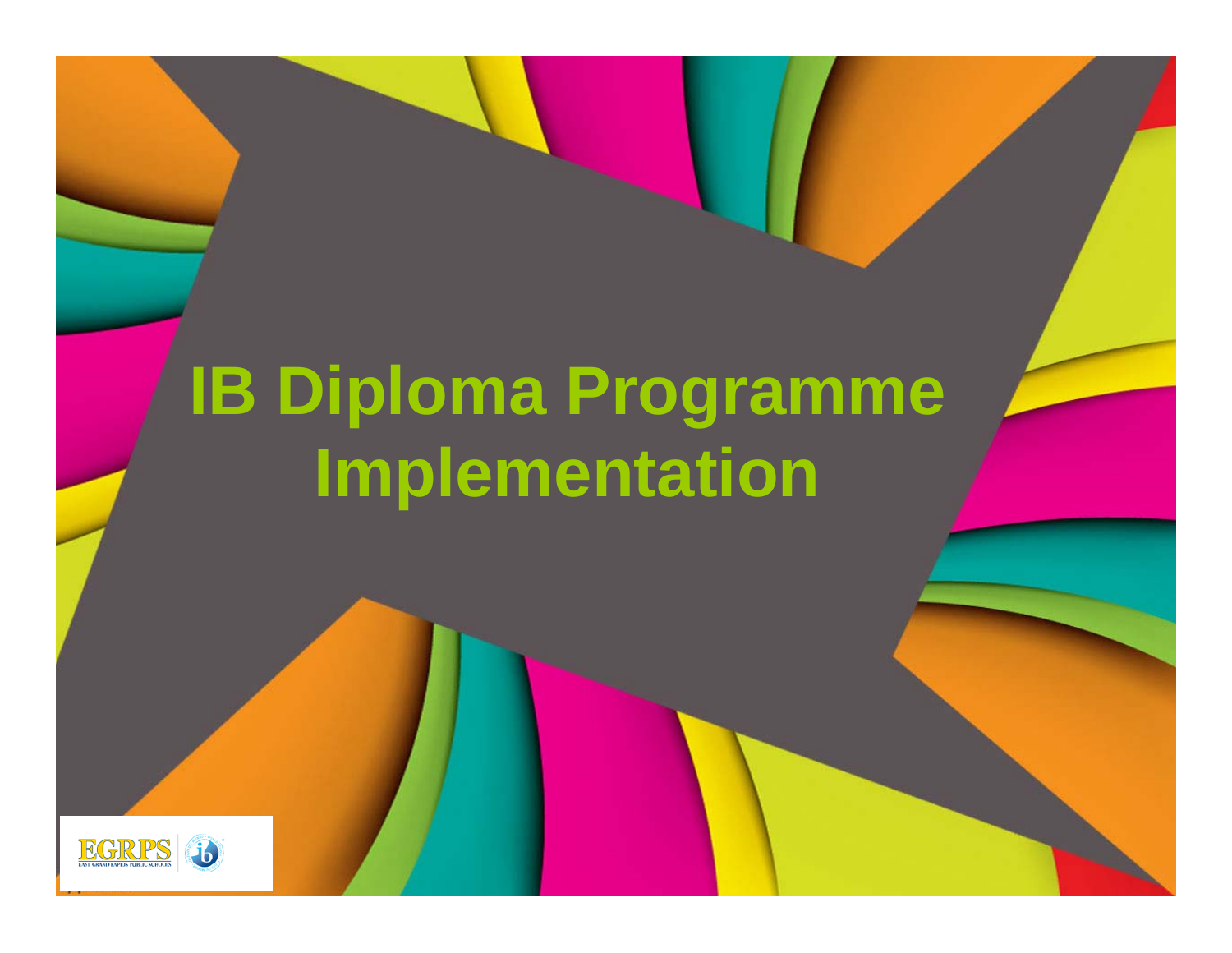#### Year One

- 18 new courses (HL & SL)
- •25 IB DP Candidates
- 248 juniors taking IB courses (over 60%)
	- $\mathcal{L}_{\mathcal{A}}$  , where  $\mathcal{L}_{\mathcal{A}}$  is the set of the set of the set of the set of the set of the set of the set of the set of the set of the set of the set of the set of the set of the set of the set of the set of the 153 taking one course
	- $\mathcal{L}_{\mathcal{A}}$  , where  $\mathcal{L}_{\mathcal{A}}$  is the set of the set of the set of the set of the set of the set of the set of the set of the set of the set of the set of the set of the set of the set of the set of the set of the 62 taking two courses
	- 8 taking three courses
- 41 juniors taking an IB test this year
	- Only two courses testing this May



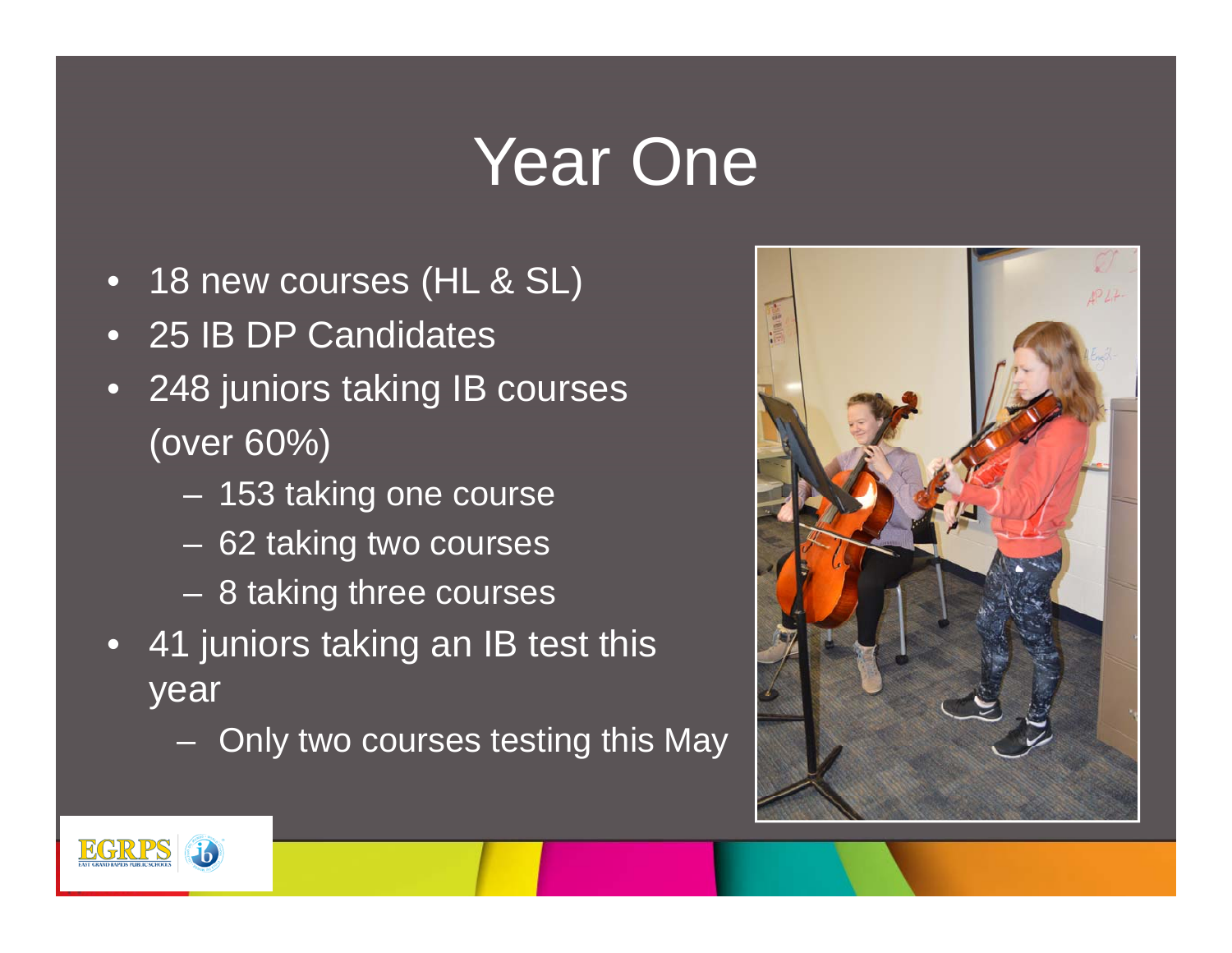#### Working with Cohort #1



- • Informational evening meetings for parents Education—CAS, EE, Group 4 Project, & Managebac
- •Registration of students for assessments
- •Preparation of Internal Assessments in May
- $\overline{C}$ Guiding Candidates through CAS & Managebac
- $\overline{\mathbf{C}}$ Individual parent/student meetings by request
- $\overline{\mathbf{C}}$  Orchestrating IB's Oral assessments for Spanish SL & Language and Literature SL/HL

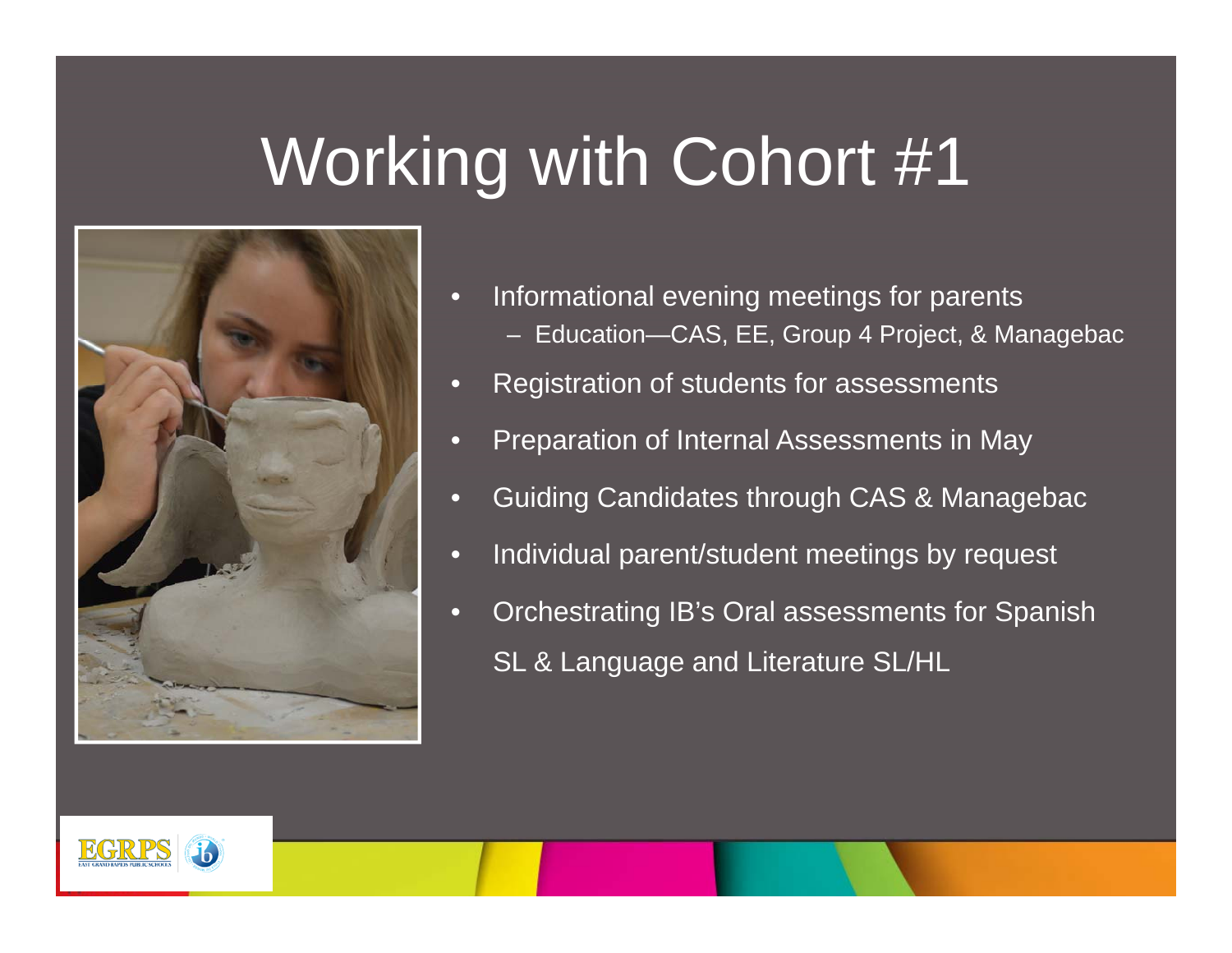# Working with Cohort #2

- •Presentation in Sophomore ELA classes
- • Student Forum
	- Current candidates spoke with Sophomores
- •**Dessert** 
	- Students invited to work through potential pathways
- •Walking students through IB Declaration process
- •Individual student meetings
- •Parent and student meetings
- •Evening Informational meetings



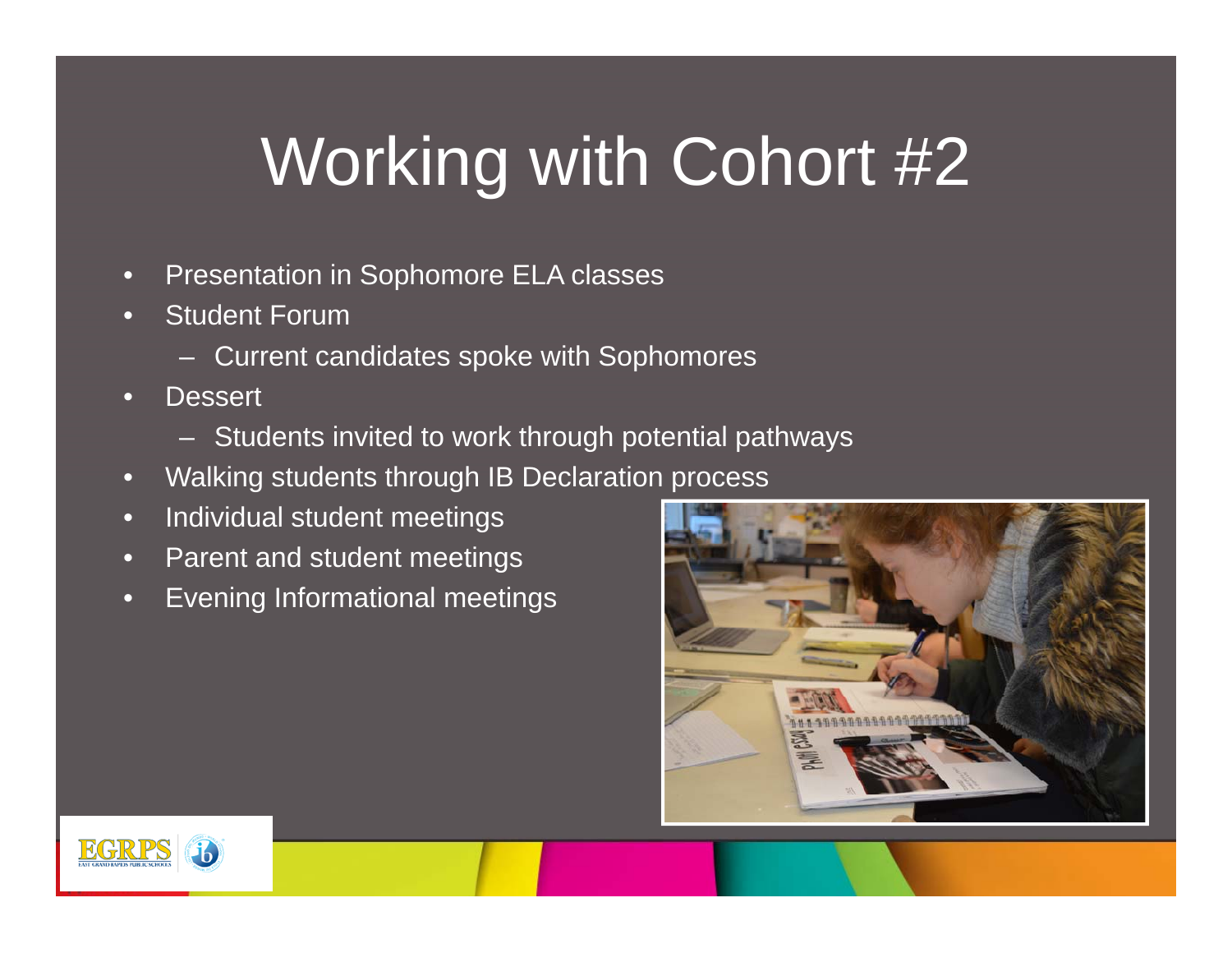## Adjusting as We Learn

#### • TOK

- Junior Year
	- Embedded into English and World Language course one day a week (Two TOK classes a week)
- Senior Year
	- Once a week during lunch
- IB Music SL
	- Embedded into band/orchestra/choir
		- Each Wednesday

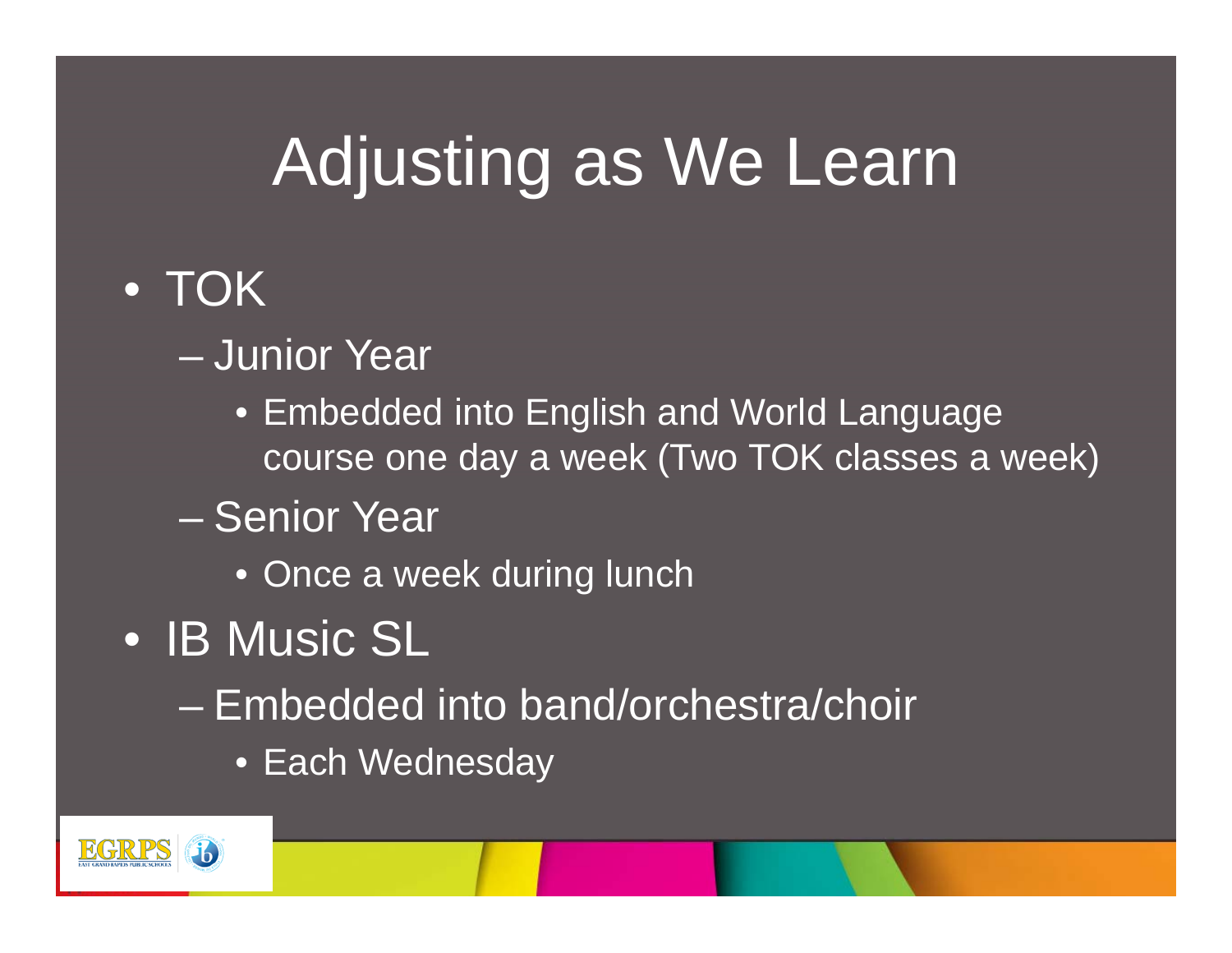## IB Teacher Work

- •Grants writing for resources
- •Managebac training
- •Subject area updates
- •Assessment training
- •Assessment calendar
- •Support of CAS & EE



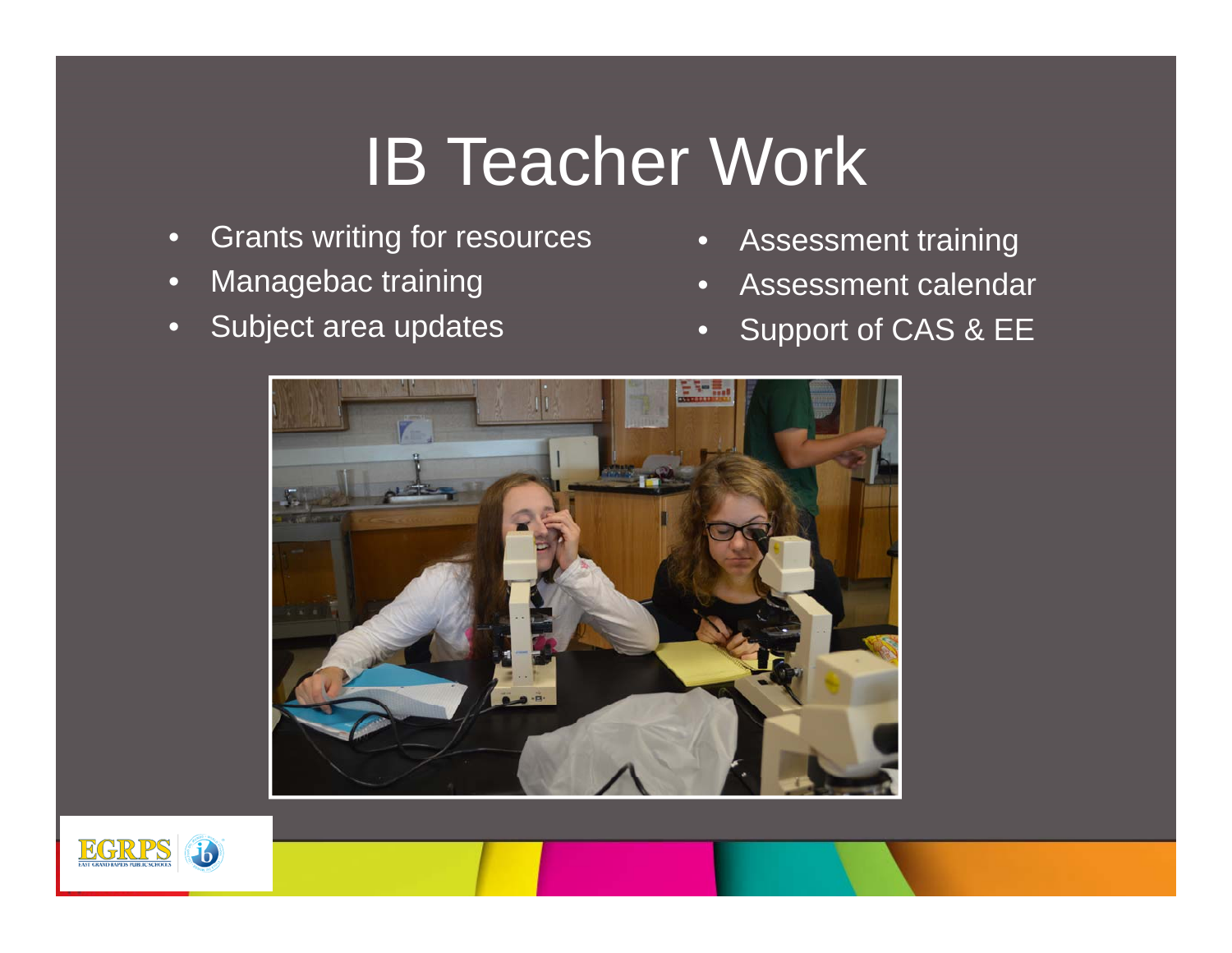# Looking Forward

- $\bullet$ **Working within IBIS** 
	- submit Internal Assessment grades
	- submit student work for moderation
- $\bigcap$ Formalize Cohort #2
- $\bullet$ Support Cohort #1 with EE process
- •Facilitate our first May assessments